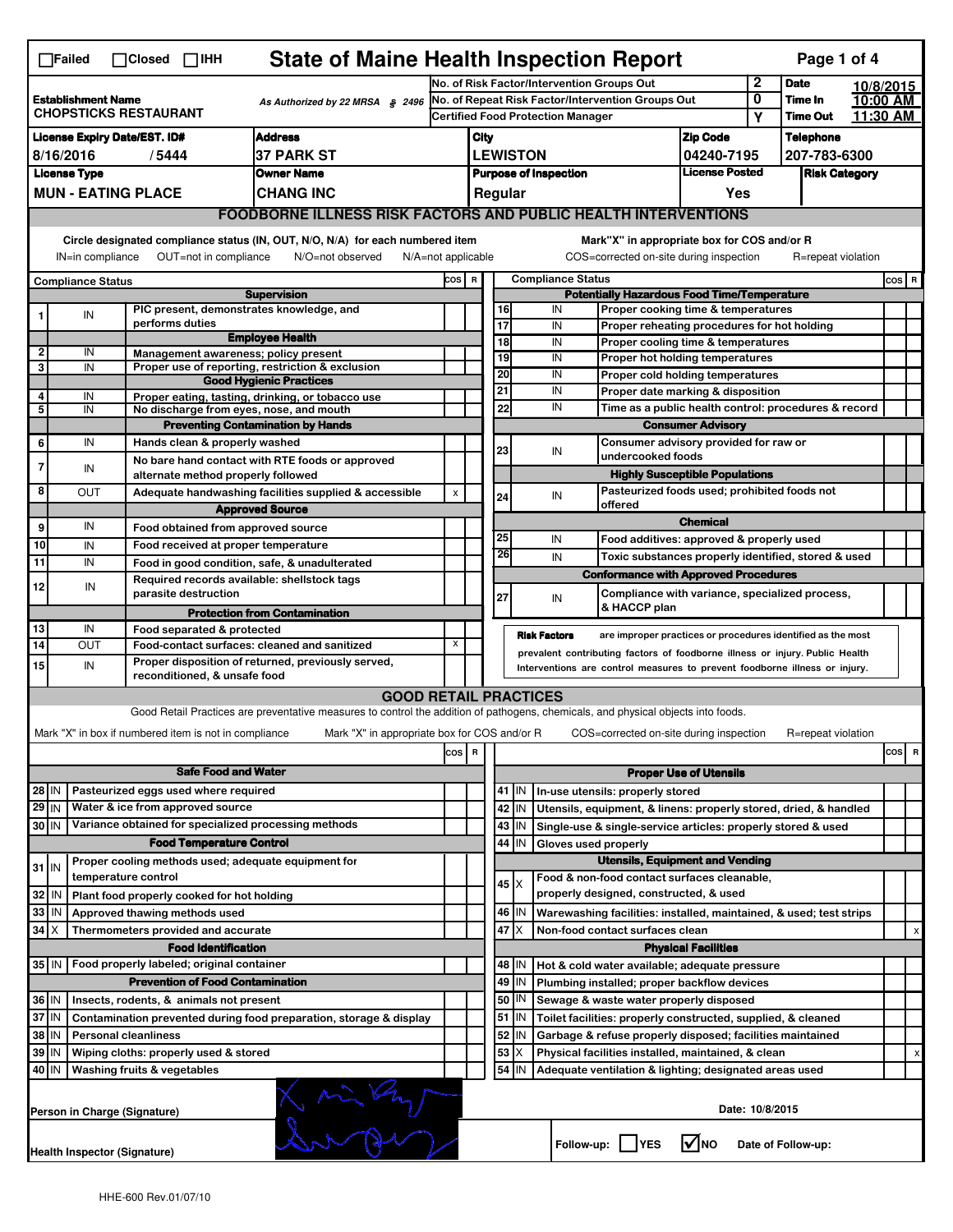|                                                           |                                     |                          | <b>State of Maine Health Inspection Report</b> | Page 2 of 4  |                        |                                  |  |  |  |  |
|-----------------------------------------------------------|-------------------------------------|--------------------------|------------------------------------------------|--------------|------------------------|----------------------------------|--|--|--|--|
| <b>Establishment Name</b><br><b>CHOPSTICKS RESTAURANT</b> |                                     | As Authorized by 22 MRSA | 10/8/2015<br>Date                              |              |                        |                                  |  |  |  |  |
| License Expiry Date/EST. ID#<br>8/16/2016<br>/5444        | <b>Address</b><br><b>37 PARK ST</b> |                          | City / State<br><b>LEWISTON</b>                | /ME          | Zip Code<br>04240-7195 | <b>Telephone</b><br>207-783-6300 |  |  |  |  |
| <b>Temperature Observations</b>                           |                                     |                          |                                                |              |                        |                                  |  |  |  |  |
| Location                                                  | <b>Temperature</b>                  |                          |                                                | <b>Notes</b> |                        |                                  |  |  |  |  |
| cooler                                                    | 38                                  |                          |                                                |              |                        |                                  |  |  |  |  |
| hot water                                                 | 110 plus                            |                          |                                                |              |                        |                                  |  |  |  |  |
| sandwich bar                                              | 38                                  |                          |                                                |              |                        |                                  |  |  |  |  |
| sandwich bar                                              | 35                                  |                          |                                                |              |                        |                                  |  |  |  |  |
| COOLER                                                    | 40                                  |                          |                                                |              |                        |                                  |  |  |  |  |



**Date: 10/8/2015**

**Health Inspector (Signature)**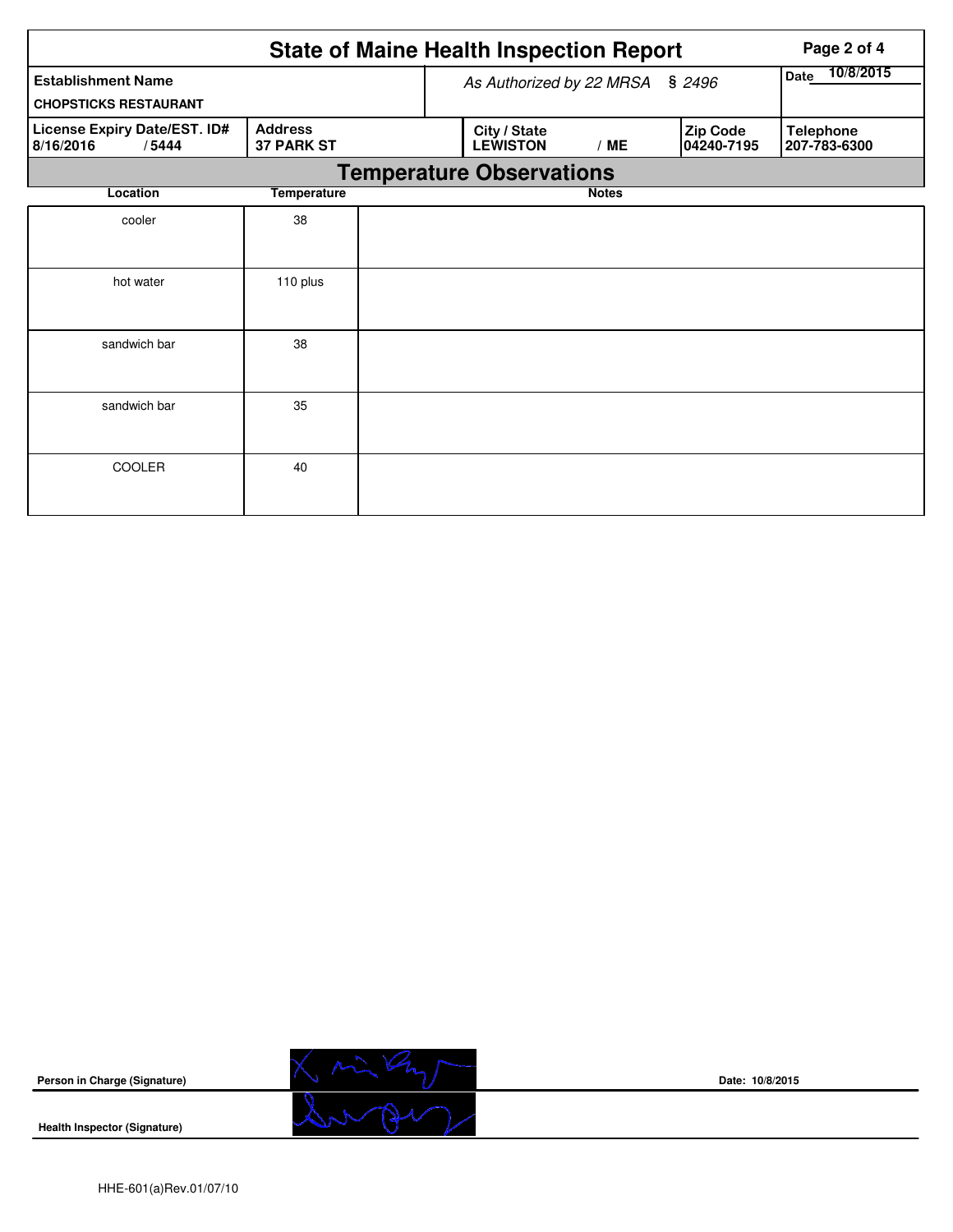| <b>State of Maine Health Inspection Report</b>                                                                                                     |                                         |                                 |           |                               |             |           |  |  |  |  |
|----------------------------------------------------------------------------------------------------------------------------------------------------|-----------------------------------------|---------------------------------|-----------|-------------------------------|-------------|-----------|--|--|--|--|
| <b>Establishment Name</b>                                                                                                                          |                                         |                                 |           |                               | <b>Date</b> | 10/8/2015 |  |  |  |  |
| <b>CHOPSTICKS RESTAURANT</b>                                                                                                                       |                                         |                                 |           |                               |             |           |  |  |  |  |
| License Expiry Date/EST. ID#<br>8/16/2016<br>/5444                                                                                                 | <b>Address</b><br><b>37 PARK ST</b>     | City / State<br><b>LEWISTON</b> | <b>ME</b> | <b>Zip Code</b><br>04240-7195 |             |           |  |  |  |  |
| <b>Observations and Corrective Actions</b>                                                                                                         |                                         |                                 |           |                               |             |           |  |  |  |  |
| Violations cited in this report must be corrected within the time frames below, or as stated in sections<br>8-405.11 and 8-406.11 of the Food Code |                                         |                                 |           |                               |             |           |  |  |  |  |
| 8: 6-301.14: N: Hand wash signage not provided for employee hand sink or lavatory.                                                                 |                                         |                                 |           |                               |             |           |  |  |  |  |
| <b>INSPECTOR NOTES: corrected on site</b>                                                                                                          |                                         |                                 |           |                               |             |           |  |  |  |  |
| 14: 4-601.11.(A): C: Equipment food-contact surfaces and utensils are not clean to sight and touch.                                                |                                         |                                 |           |                               |             |           |  |  |  |  |
| <b>INSPECTOR NOTES: knives corrected on site</b>                                                                                                   |                                         |                                 |           |                               |             |           |  |  |  |  |
| 34: 4-302.12.(A): N: Inadequate number of food temperature measuring devices provided.                                                             |                                         |                                 |           |                               |             |           |  |  |  |  |
|                                                                                                                                                    | INSPECTOR NOTES: needed cooler bar area |                                 |           |                               |             |           |  |  |  |  |
| 45: 4-204.12: N: Equipment openings, closures and deflectors are improperly designed and constructed.                                              |                                         |                                 |           |                               |             |           |  |  |  |  |
| INSPECTOR NOTES: replace any damaged and split door seals on sandwich bars                                                                         |                                         |                                 |           |                               |             |           |  |  |  |  |
| 47: 4-601.11.(B): C: Food contact surfaces of cooking equipment not clean.                                                                         |                                         |                                 |           |                               |             |           |  |  |  |  |
| INSPECTOR NOTES: clean cooking equipment                                                                                                           |                                         |                                 |           |                               |             |           |  |  |  |  |
| 47: 4-602.13: N: Non-food contact surfaces are not cleaned at a frequency necessary to preclude accumulation of soil residues.                     |                                         |                                 |           |                               |             |           |  |  |  |  |
| INSPECTOR NOTES: clean warewashing area piping-clean door seals refrigeration units-sandwich bars-coolers                                          |                                         |                                 |           |                               |             |           |  |  |  |  |
| 53: 6-201.11: N: Floors, walls, and ceilings are not smooth and easily cleanable.                                                                  |                                         |                                 |           |                               |             |           |  |  |  |  |
| INSPECTOR NOTES: repair flooring-loose missing tiles-paint all walls                                                                               |                                         |                                 |           |                               |             |           |  |  |  |  |
| 53: 6-501.12: N: The physical facilities are not clean.                                                                                            |                                         |                                 |           |                               |             |           |  |  |  |  |
| INSPECTOR NOTES: -clean in back of all equipment including bar area walls to floors                                                                |                                         |                                 |           |                               |             |           |  |  |  |  |
|                                                                                                                                                    |                                         |                                 |           |                               |             |           |  |  |  |  |
|                                                                                                                                                    |                                         |                                 |           |                               |             |           |  |  |  |  |
|                                                                                                                                                    |                                         |                                 |           |                               |             |           |  |  |  |  |
|                                                                                                                                                    |                                         |                                 |           |                               |             |           |  |  |  |  |
|                                                                                                                                                    |                                         |                                 |           |                               |             |           |  |  |  |  |
|                                                                                                                                                    |                                         |                                 |           |                               |             |           |  |  |  |  |



**Date: 10/8/2015**